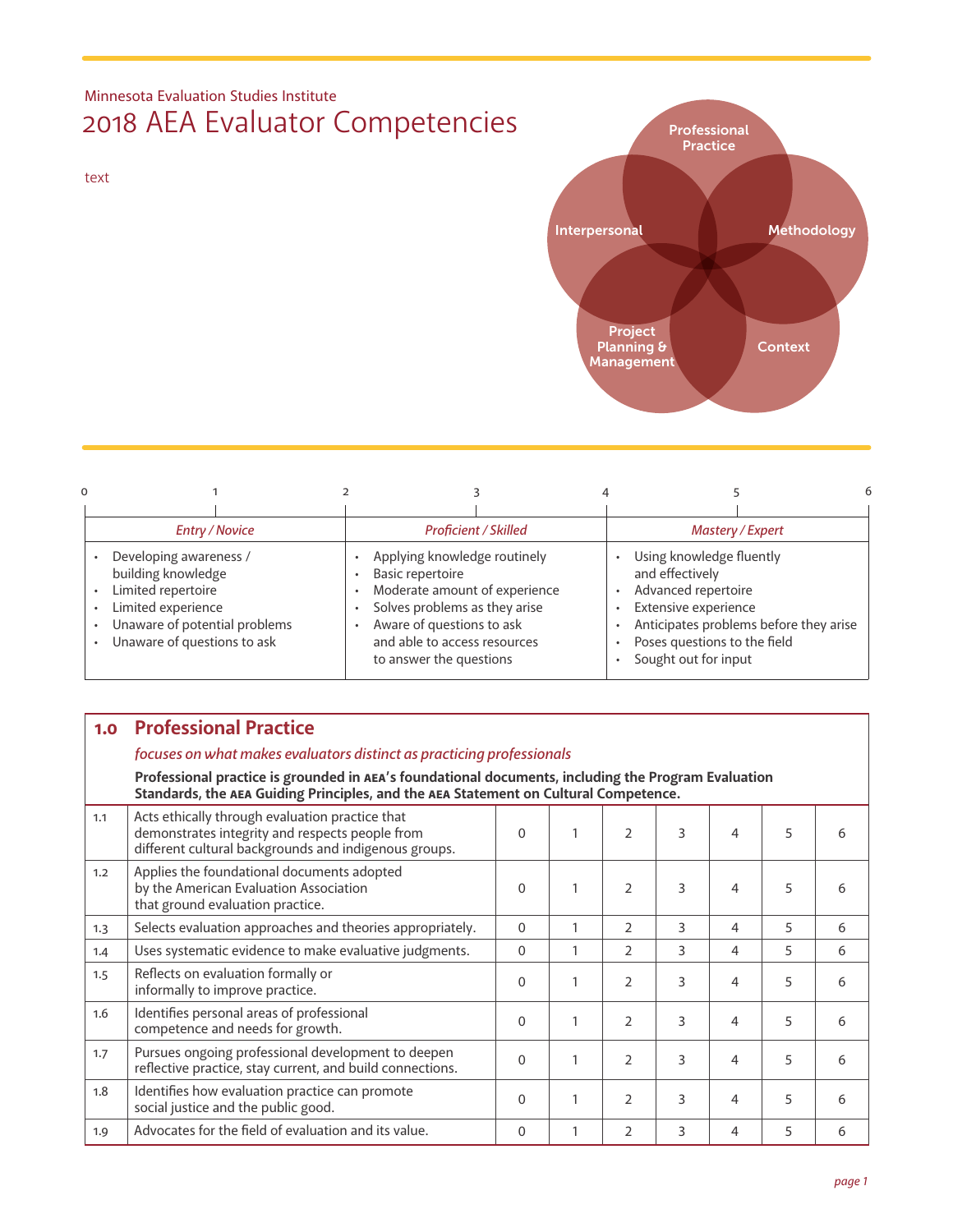| 0                                                                                                                                                                                               |                                                                                                                                                                                                                   |                                                                                                                                                                                              |  |  |  |  |
|-------------------------------------------------------------------------------------------------------------------------------------------------------------------------------------------------|-------------------------------------------------------------------------------------------------------------------------------------------------------------------------------------------------------------------|----------------------------------------------------------------------------------------------------------------------------------------------------------------------------------------------|--|--|--|--|
|                                                                                                                                                                                                 |                                                                                                                                                                                                                   |                                                                                                                                                                                              |  |  |  |  |
| <b>Entry / Novice</b>                                                                                                                                                                           | <b>Proficient / Skilled</b>                                                                                                                                                                                       | Mastery / Expert                                                                                                                                                                             |  |  |  |  |
| Developing awareness /<br>building knowledge<br>Limited repertoire<br>$\bullet$<br>Limited experience<br>$\bullet$<br>Unaware of potential problems<br>Unaware of questions to ask<br>$\bullet$ | Applying knowledge routinely<br><b>Basic repertoire</b><br>Moderate amount of experience<br>Solves problems as they arise<br>Aware of questions to ask<br>and able to access resources<br>to answer the questions | Using knowledge fluently<br>and effectively<br>Advanced repertoire<br>Extensive experience<br>Anticipates problems before they arise<br>Poses questions to the field<br>Sought out for input |  |  |  |  |

| 2.0  | <b>Methodology</b><br>focuses on technical aspects of evidence-based, systematic inquiry for valued purposes                           |                |              |                |   |                |   |   |  |  |
|------|----------------------------------------------------------------------------------------------------------------------------------------|----------------|--------------|----------------|---|----------------|---|---|--|--|
|      | Methodology includes quantitative, qualitative, and mixed designs for<br>learning, understanding, decision making, and judging.        |                |              |                |   |                |   |   |  |  |
| 2.1  | Identifies evaluation purposes and needs.                                                                                              | $\Omega$       | $\mathbf{1}$ | $\overline{2}$ | 3 | $\overline{4}$ | 5 | 6 |  |  |
| 2.2  | Determines evaluation questions.                                                                                                       | $\Omega$       | 1            | 2              | 3 | 4              | 5 | 6 |  |  |
| 2.3  | Designs credible and feasible evaluations that<br>address identified purposes and questions.                                           | $\Omega$       | $\mathbf{1}$ | $\overline{2}$ | 3 | 4              | 5 | 6 |  |  |
| 2.4  | Determines and justifies appropriate methods to<br>answer evaluation questions, e.g., quantitative,<br>qualitative, and mixed methods. | $\Omega$       | $\mathbf{1}$ | $\overline{2}$ | 3 | 4              | 5 | 6 |  |  |
| 2.5  | Identifies assumptions that underlie<br>methodologies and program logic.                                                               | $\Omega$       | 1            | $\overline{2}$ | 3 | $\overline{4}$ | 5 | 6 |  |  |
| 2.6  | Conducts reviews of the literature when appropriate.                                                                                   | $\Omega$       | $\mathbf{1}$ | $\overline{2}$ | 3 | 4              | 5 | 6 |  |  |
| 2.7  | Identifies relevant sources of evidence<br>and sampling procedures.                                                                    | $\Omega$       | $\mathbf{1}$ | $\overline{2}$ | 3 | $\overline{4}$ | 5 | 6 |  |  |
| 2.8  | Involves stakeholders in designing, implementing,<br>interpreting, and reporting evaluations as appropriate.                           | $\mathbf{0}$   | $\mathbf{1}$ | $\overline{2}$ | 3 | $\overline{4}$ | 5 | 6 |  |  |
| 2.9  | Uses program logic and program theory as appropriate.                                                                                  | $\Omega$       | $\mathbf{1}$ | $\overline{2}$ | 3 | $\overline{4}$ | 5 | 6 |  |  |
| 2.10 | Collects data using credible, feasible, and<br>culturally appropriate procedures.                                                      | $\Omega$       | $\mathbf{1}$ | $\overline{2}$ | 3 | $\overline{4}$ | 5 | 6 |  |  |
| 2.11 | Analyzes data using credible, feasible, and<br>culturally appropriate procedures.                                                      | $\Omega$       | $\mathbf{1}$ | $\overline{2}$ | 3 | 4              | 5 | 6 |  |  |
| 2.12 | Identifies strengths and limitations of the<br>evaluation design and methods.                                                          | $\Omega$       | $\mathbf{1}$ | $\overline{2}$ | 3 | $\overline{4}$ | 5 | 6 |  |  |
| 2.13 | Interprets findings/results in context.                                                                                                | $\overline{0}$ | $\mathbf{1}$ | $\overline{2}$ | 3 | $\overline{4}$ | 5 | 6 |  |  |
| 2.14 | Uses evidence and interpretations to<br>draw conclusions, making judgments and<br>recommendations when appropriate.                    | $\Omega$       | $\mathbf{1}$ | $\overline{2}$ | 3 | 4              | 5 | 6 |  |  |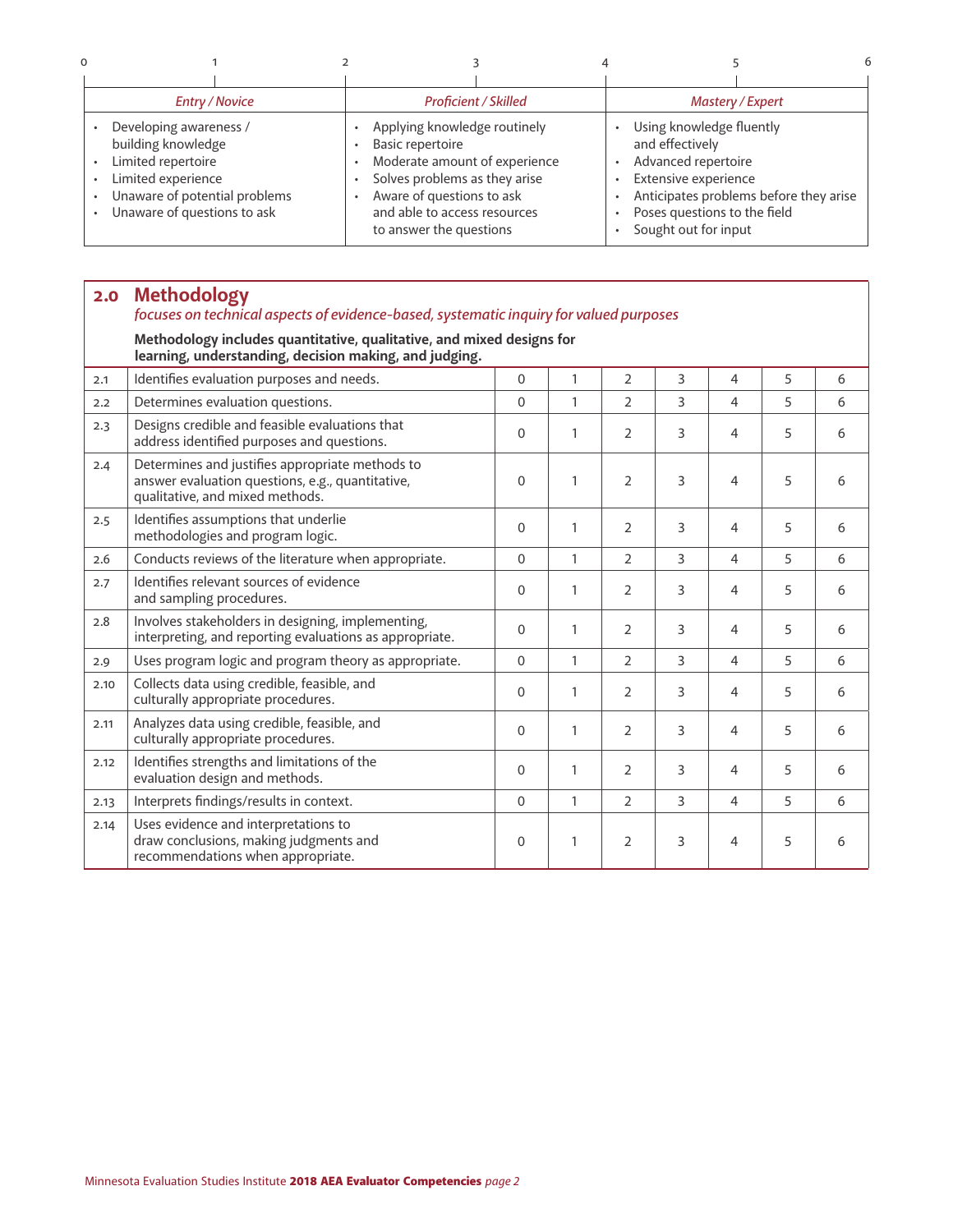| $\Omega$ |                                                                                                                                                          |                                                                                                                                                                                                                   |                             |                                                                                                                                                    |                                        |  |  |  |
|----------|----------------------------------------------------------------------------------------------------------------------------------------------------------|-------------------------------------------------------------------------------------------------------------------------------------------------------------------------------------------------------------------|-----------------------------|----------------------------------------------------------------------------------------------------------------------------------------------------|----------------------------------------|--|--|--|
|          |                                                                                                                                                          |                                                                                                                                                                                                                   |                             |                                                                                                                                                    |                                        |  |  |  |
|          | <b>Entry / Novice</b>                                                                                                                                    |                                                                                                                                                                                                                   | <b>Proficient / Skilled</b> | Mastery / Expert                                                                                                                                   |                                        |  |  |  |
| ٠        | Developing awareness /<br>building knowledge<br>Limited repertoire<br>Limited experience<br>Unaware of potential problems<br>Unaware of questions to ask | Applying knowledge routinely<br><b>Basic repertoire</b><br>Moderate amount of experience<br>Solves problems as they arise<br>Aware of questions to ask<br>and able to access resources<br>to answer the questions |                             | Using knowledge fluently<br>and effectively<br>Advanced repertoire<br>Extensive experience<br>Poses questions to the field<br>Sought out for input | Anticipates problems before they arise |  |  |  |

## **3.0 Context**

#### *focuses on understanding the unique circumstances, multiple perspectives, and changing settings of evaluations and their users/stakeholders*

**Context involves site/location/environment, participants/stakeholders, organization/structure, culture/diversity, history/traditions, values/beliefs, politics/economics, power/privilege, and other characteristics.**

| 3.1                                                                                        | Responds respectfully to the uniqueness<br>of the evaluation context.                                       | $\Omega$ |                | 3 | 4 | 5 | 6 |
|--------------------------------------------------------------------------------------------|-------------------------------------------------------------------------------------------------------------|----------|----------------|---|---|---|---|
| Engages a diverse range of users/stakeholders<br>3.2<br>throughout the evaluation process. |                                                                                                             | $\Omega$ | $\mathcal{P}$  | 3 | 4 | 5 | 6 |
| 3.3                                                                                        | Describes the program, including its basic purpose,<br>components, and its functioning in broader contexts. | $\Omega$ | $\mathcal{P}$  | 3 | 4 | 5 | 6 |
| 3.4                                                                                        | Attends to systems issues within the context.                                                               | $\Omega$ | $\mathcal{P}$  | 3 | 4 | 5 | 6 |
| 3.5                                                                                        | Communicates evaluation processes and results<br>in timely, appropriate, and effective ways.                | $\Omega$ | $\mathcal{P}$  | 3 | 4 | 5 | 6 |
| 3.6                                                                                        | Facilitates shared understanding of the program<br>and its evaluation with stakeholders.                    | $\Omega$ | $\mathfrak{D}$ | 3 | 4 | 5 | 6 |
| 3.7                                                                                        | Clarifies diverse perspectives, stakeholder<br>interests, and cultural assumptions.                         | $\Omega$ | $\mathcal{P}$  | 3 | 4 | 5 | 6 |
| 3.8                                                                                        | Promotes evaluation use and influence in context.                                                           | $\Omega$ | 2              | 3 | 4 | 5 | 6 |

### **4.0 Planning and Management**

#### *focuses on determining and monitoring work plans, timelines, resources, and other components needed to complete and deliver an evaluation study*

**Planning and management include networking, developing proposals, contracting, determining work assignments, monitoring progress, and fostering use.**

|      | actermining work assignments, monitoring progress, and rostering ase.                  |              |   |                |   |   |   |   |
|------|----------------------------------------------------------------------------------------|--------------|---|----------------|---|---|---|---|
| 4.1  | Negotiates and manages a feasible evaluation<br>plan, budget, resources, and timeline. | $\mathbf{0}$ |   | $\mathcal{P}$  | 3 | 4 | 5 | 6 |
| 4.2  | Addresses aspects of culture in planning<br>and managing evaluations.                  | $\Omega$     |   | $\overline{2}$ | 3 | 4 | 5 | 6 |
| 4.3  | Manages and safeguards evaluation data.                                                | $\mathbf{0}$ |   | $\overline{2}$ | 3 | 4 | 5 | 6 |
| 4.4  | Plans for evaluation use and influence.                                                | $\mathbf{0}$ |   | 2              | 3 | 4 | 5 | 6 |
| 4.5  | Coordinates and supervises evaluation<br>processes and products.                       | $\Omega$     |   | $\overline{2}$ | 3 | 4 | 5 | 6 |
| 4.6  | Documents evaluation processes and products.                                           | $\mathbf{0}$ |   | $\overline{2}$ | 3 | 4 | 5 | 6 |
| 4.7  | Teams with others when appropriate.                                                    | $\mathbf{0}$ | 1 | $\overline{2}$ | 3 | 4 | 5 | 6 |
| 4.8  | Monitors evaluation progress and quality and<br>makes adjustments when appropriate.    | $\mathbf{0}$ |   | $\overline{2}$ | 3 | 4 | 5 | 6 |
| 4.9  | Works with stakeholders to build evaluation<br>capacity when appropriate.              | $\Omega$     | 1 | $\mathfrak{D}$ | 3 | 4 | 5 | 6 |
| 4.10 | Uses technology appropriately to support<br>and manage the evaluation.                 | $\Omega$     |   | $\overline{2}$ | 3 | 4 | 5 | 6 |